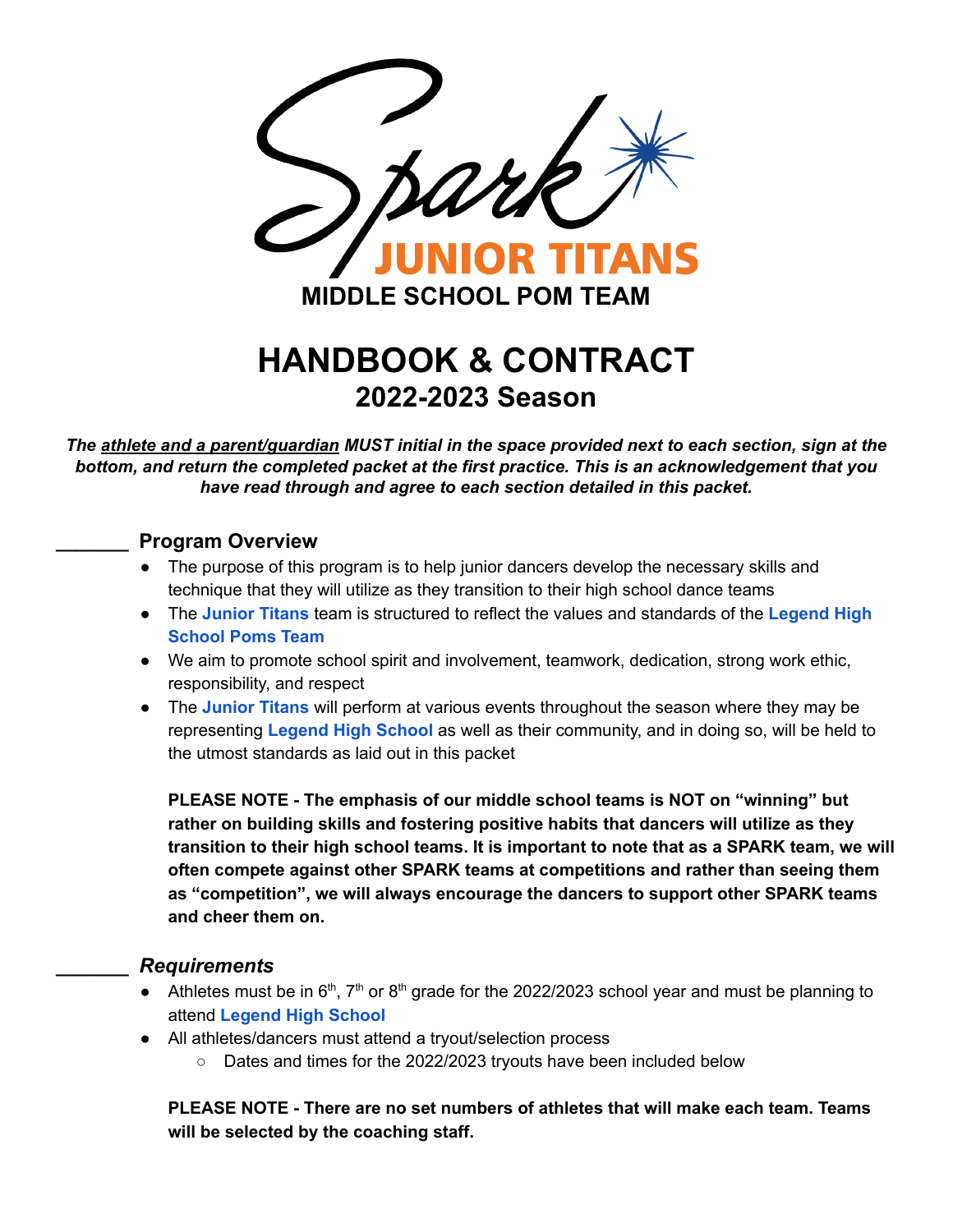#### **\_\_\_\_\_\_\_** *Conduct*

- As leaders, each athlete/dancer/coach acknowledges that their actions and behavior are held to a higher standard than their peers who are not participating in a sport/activity
- As a member of the **Junior Titans** each athlete/dancer is representing their school, their program and **Legend High School** at all times, and are expected to behave appropriately regardless of whether or not they are in uniform or wearing team apparel
- Respect should be given to others at all times. This includes but is not limited to:
	- Coaches
	- Instructors
	- Teachers
	- Peers
- Inappropriate language and/or behavior will NOT be tolerated and will be handled per the SPARK disciplinary actions laid out in this packet
- **Junior Titans** are expected to maintain a positive and appropriate social media presence
	- Inappropriate language, pictures, videos, comments, or other forms of "posting" will NOT be tolerated and will be handled per the SPARK disciplinary actions laid out in this packet
	- Social media sites may include but are not limited to:
		- Instagram
		- Tik Tok
		- Snapchat
		- Facebook
		- Twitter
- Individuals in the **Junior Titans** program are role models for their school and are expected to follow the dress code set forth by the school
- The use of alcohol, tobacco, and/or illegal drugs (including but not limited to vaping), on or off campus, will NOT be tolerated and as such may result in immediate removal from the program
	- Decisions regarding such violations will be made by the coaches and administration, and are FINAL

#### **\_\_\_\_\_\_\_** *Practices*

- **Athletes/dancers are expected to arrive to ALL practices on time**
- **●** Practice schedules/calendars will be given to teams at the beginning of the season and coaches will do their best to adhere to these schedules for the entirety of the season
	- Please know that changes/conflicts do arise and coaches/SPARK admin will communicate these as soon as reasonably possible
	- $\circ$  As such when changes arise, coaches will make reasonable effort to work through obstacles with athletes/dancers
- Athletes are expected to attend every practice unless they are ill
- Every attempt should be made to schedule appointments outside of practice times
- In the event you will need to miss practice or will arrive more than 15 minutes late, coaches must be notified prior to the practice by 12:00 noon
	- Emails or phone calls will be accepted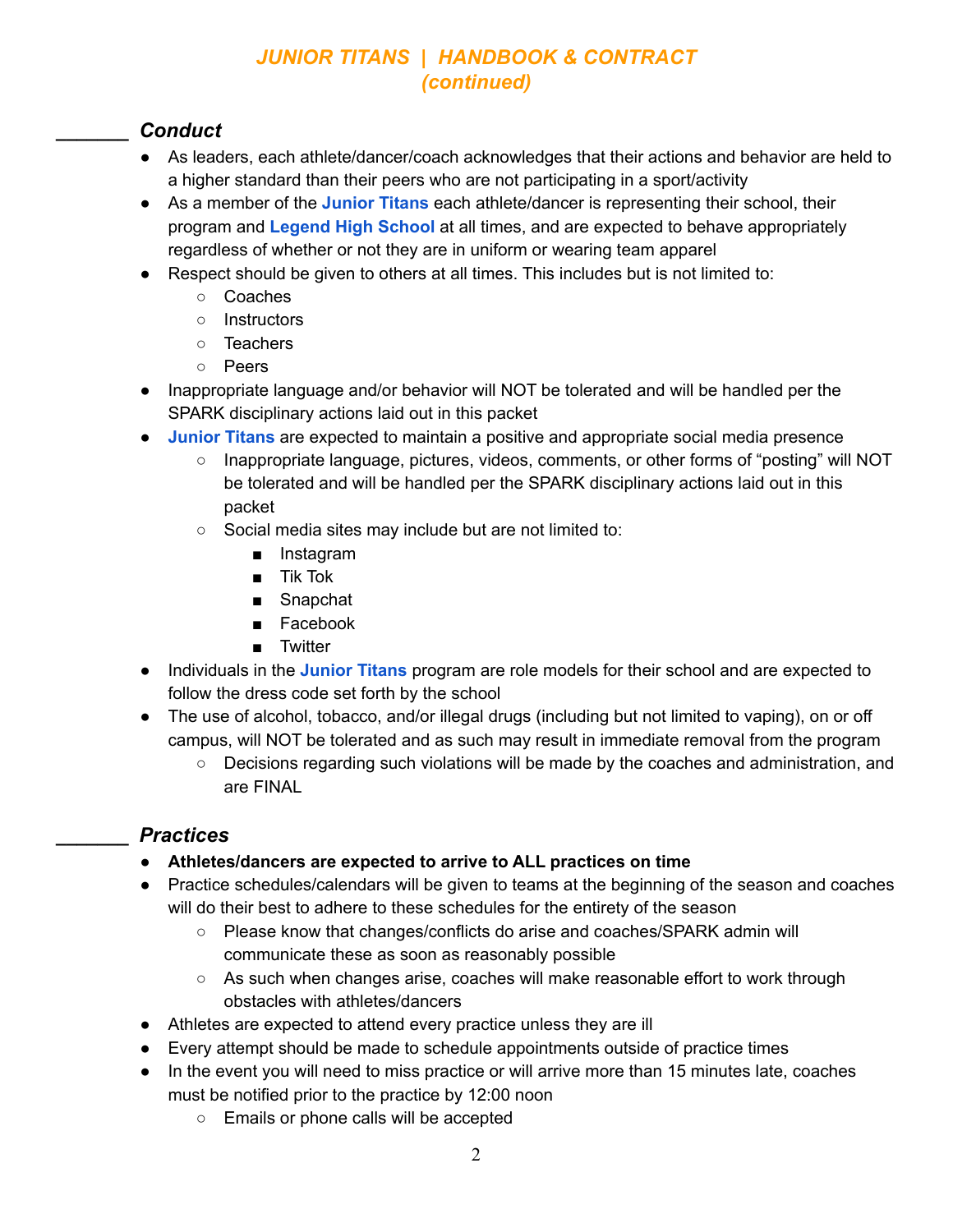- Unexcused absences (cases in which a coach or instructor was not notified that the dancer would be absent) will be handled in accordance with the SPARK disciplinary actions as laid out in this packet
- **● In the event that the athlete/dancer is unable to attend practice or must limit practice activity due to medical reasons, a doctor's note MUST be provided for liability purposes**
- Please bring inhalers or any other medications to practice each day as necessary
- No visitors, parents, or guests are allowed to attend practice without the coach's permission
- Attire for each practice will be set by the coaches and communicated in the weekly TWIP. As such, athletes/dancers are expected to wear the proper attire as designated to each practice
	- $\circ$  Any and all team attire may NOT be worn by individuals who are not part of the team(s)
- Appropriate footwear (jazz shoes, pirouettes, sneakers, or other) should be brought to every practice
	- **○ Shoes must be worn at all times**
	- Unless otherwise approved by a coach, socks are NOT considered appropriate footwear for practices
- Hair should be secured back, out of the face, and off of the neck **by the start of every practice**
- Cell phones and any apple/smart watches should be turned on silent and should remain put away during all practices
	- Texting will not be permitted during breaks
		- If an athlete is seen on a cell phone during practice without permission, they may be dismissed from practices at the coach's discretion
	- $\circ$  In the event of any outside emergency during practice times, please contact the coaches directly
- ALL jewelry should be removed prior to the start of practice

**PLEASE NOTE - Attendance and timeliness are of the utmost importance in order for athletes/dancers and the team as a whole to excel over the course of the season. Failure to maintain a ninety (90%) percent attendance rate may result in the suspension from upcoming competition (or performances) but not their financial obligations.**

#### **\_\_\_\_\_\_\_** *Events/Performances*

- All team events and performances are considered **mandatory** unless otherwise expressed by the coaches
	- If for any reason an athlete/dancer is unable to attend an event or performance, coaches should be notified well in advance
- Athletes/dancers are expected to arrive at the designated time before each performance and/or event
- Athletes/dancers should arrive ready in their uniform (or other designated apparel) and should have hair and makeup done unless otherwise instructed by the coaches
- Uniforms and/or costumes should only be worn for games, competitions, or other team events, as instructed by the coaches
	- Care and upkeep of uniforms and/or costumes is the responsibility of the parents/guardians/families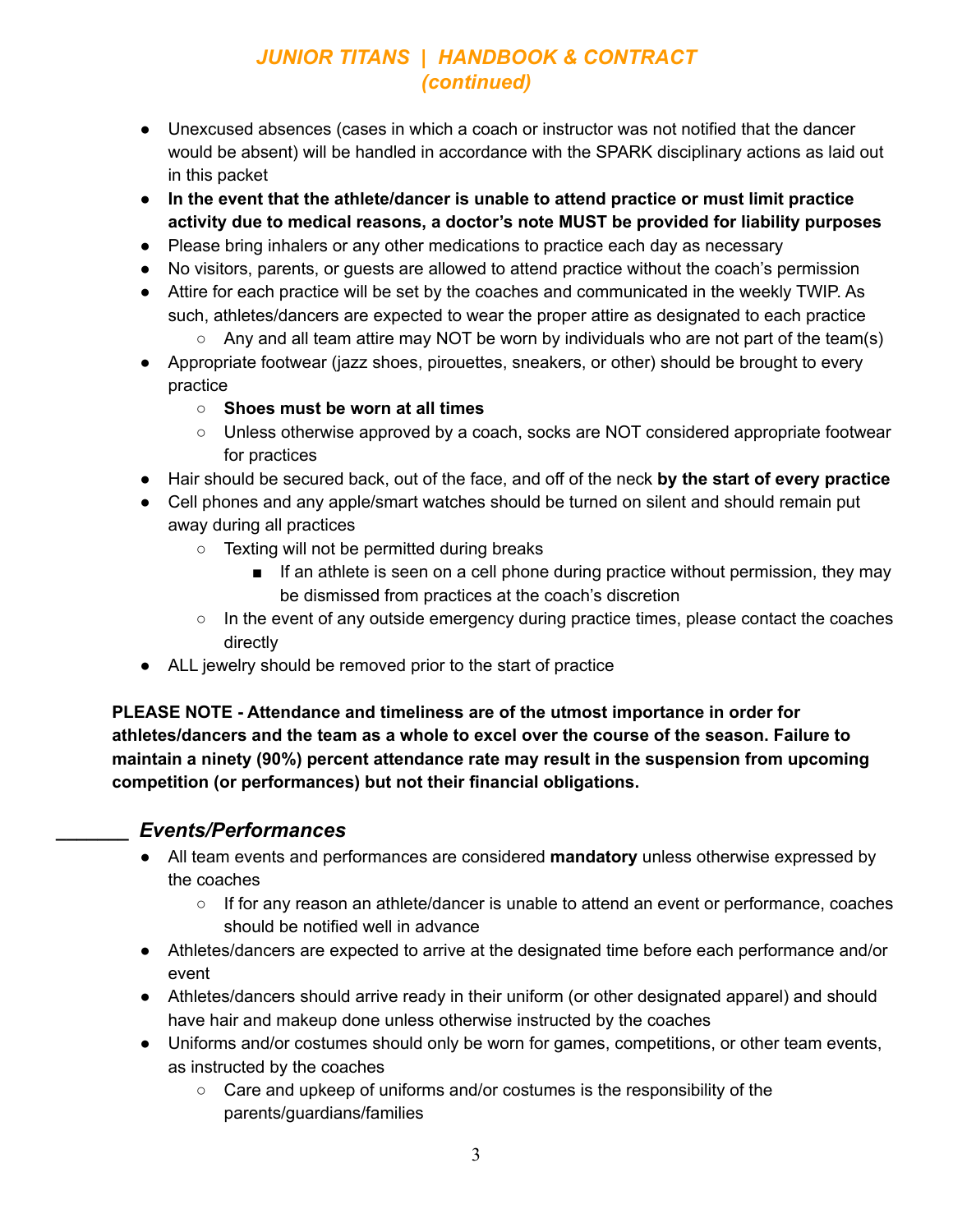- Uniforms and any other team attire may NOT be worn by individuals who are not part of the team(s)
- Respect should be given to all hosts, game officials, other teams, etc. at all times
	- Poor sportsmanship is unacceptable and may result in being pulled from a performance

#### **\_\_\_\_\_\_\_** *Competitions*

- Athletes/dancers *MUST* attend *ALL* practices the week leading up to a competition
	- $\circ$  If an athlete/dancer is at all absent the week leading up to a competition, they will be immediately pulled from the dance(s) for the given event
- Good sportsmanship should be displayed during competitions at all times. This includes but is not limited to:
	- Displayed positivity and encouragement for other teams, especially other SPARK junior teams
	- Positive encouragement and celebration of yourselves and other teams while placements are being read
- It will be left up to the discretion of the coaches as to whether or not an athlete/dancer is prepared to compete
	- If for any reason there is concern as to an athlete's/dancer's level of performance, it will be communicated to the athlete/dancer, and if necessary the parents, 2 weeks ahead of the designated Competition
	- Final decisions will be made by the coaching staff and SPARK administration if necessary

**IMPORTANT - Decisions for individuals and team members will be made on the basis of what is best for the team as a whole. All efforts will be made to communicate concerns with the athlete/dancer and if necessary the parents. Coaches and administrators reserve the right to dismiss an athlete/dancer from the squad at any time if deemed necessary.**

#### **\_\_\_\_\_\_\_** *Communication*

- Coaches will send out a weekly TWIP (This Week in Poms) to team members and parents, detailing practice times and locations, practice apparel requirements, event/performance details, and any other important information for the week
- Any major calendar changes will be emailed out by the coaches immediately
- All parents & athletes/dancers will be required to download the BAND App for team communication
	- $\circ$  BAND is a free app that will serve as a platform for program announcements and for team communication
	- It will be the athlete's responsibility to check the BAND app for any and all communication sent out by the coaches
- Email will be the primary form of communication between coaches and parents
	- Coaches are only available for extended communication by appointment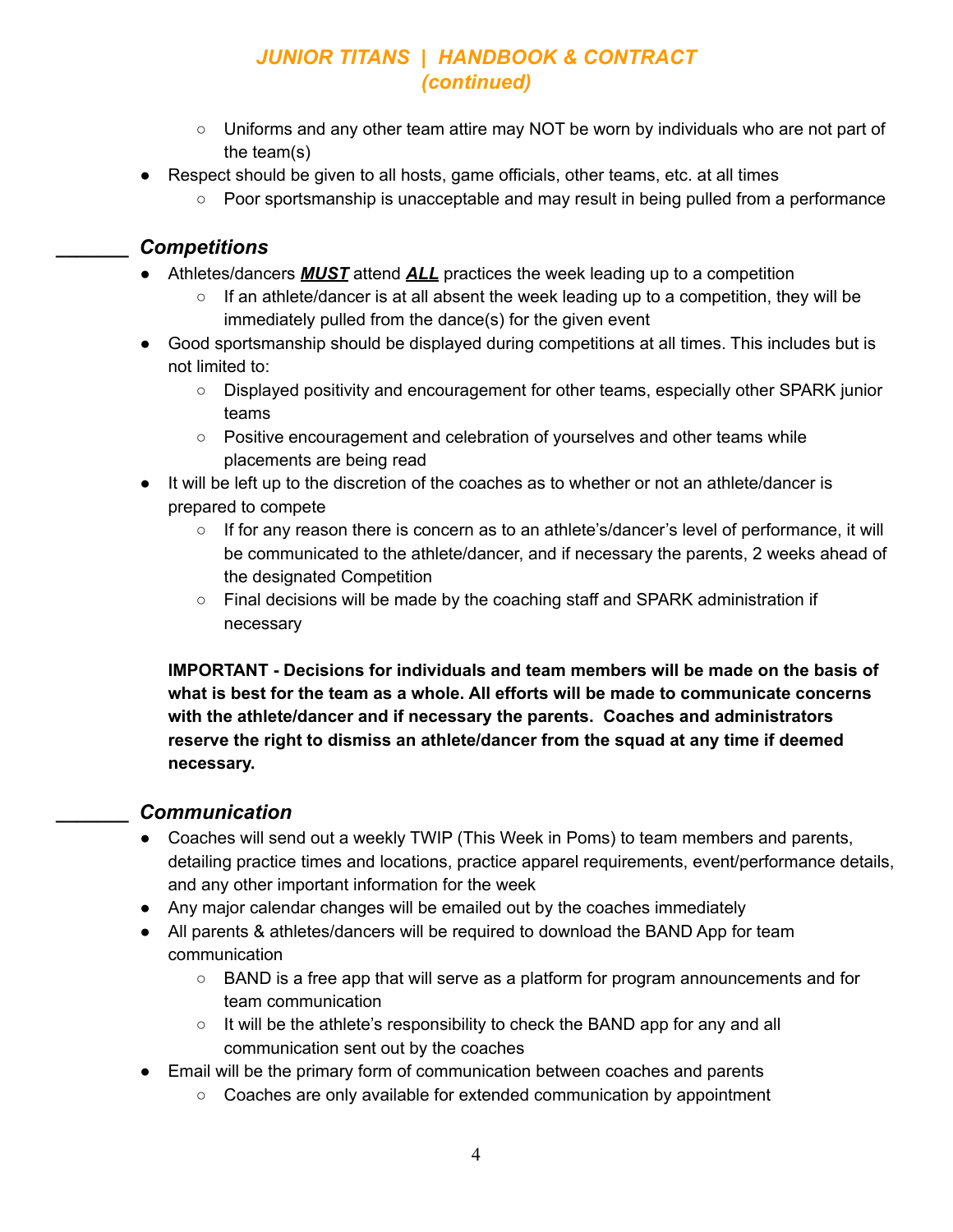- If an extended discussion with coaches is required, please email coaches to request time
- Emails are checked by coaches and SPARK admin frequently
	- Responses from coaches can be expected within 48 hours
	- Responses from SPARK admin can be expected within 72 hours
- **○ If a quicker response is necessary, please notify coaches by direct message using the BAND app and coaches will do their best to respond as soon as possible**

#### **\_\_\_\_\_\_\_** *Parents*

#### *The key to a successful program is COMMUNICATION*

- If ever you have questions or concerns, please contact the coaches directly
	- We can not address an issue if it is not communicated to us
	- Mutual respect and support between SPARK staff and parents is of the utmost importance
- Coaches should be the *first* point of contact for all questions and concerns, including those that involve the coach(es)
	- If there is ever an instance in which you do not feel comfortable contacting the coaches first, the next point of contact should be the Middle School Program Director
- Your athlete/dancer will follow your lead and/or reaction, therefore it is crucial that you encourage positive discussions and interactions between coaches, choreographers, and other team members and families
	- Parents and coaches are expected to take the lead in displaying good sportsmanship at all games, events, and competitions
- We ask that you please help us in teaching these athletes/dancers to advocate for themselves
- Discussions with team members or coaches regarding athletes/dancers other than your child should be avoided
- All parents are encouraged to regularly attend the virtual parent meetings and take an active role in supporting our team and program
- **● All parents are encouraged to volunteer a minimum of 2 times (pending opportunity) during the course of the season to help support the team with their needs**
	- $\circ$  A sign-up genius and/or spreadsheet will be sent out at the start of the season listing all *known* opportunities for parents to sign up to volunteer ahead of time
		- As additional opportunities arise, they will be communicated and added to the volunteer list
		- If at any time you need to or would like to switch your volunteer commitment, please email the coaches to discuss the change so that appropriate arrangements can be made if necessary
	- Parents who would like to volunteer for more than 2 opportunities are welcome to do so after all families have had a chance to sign up for desired positions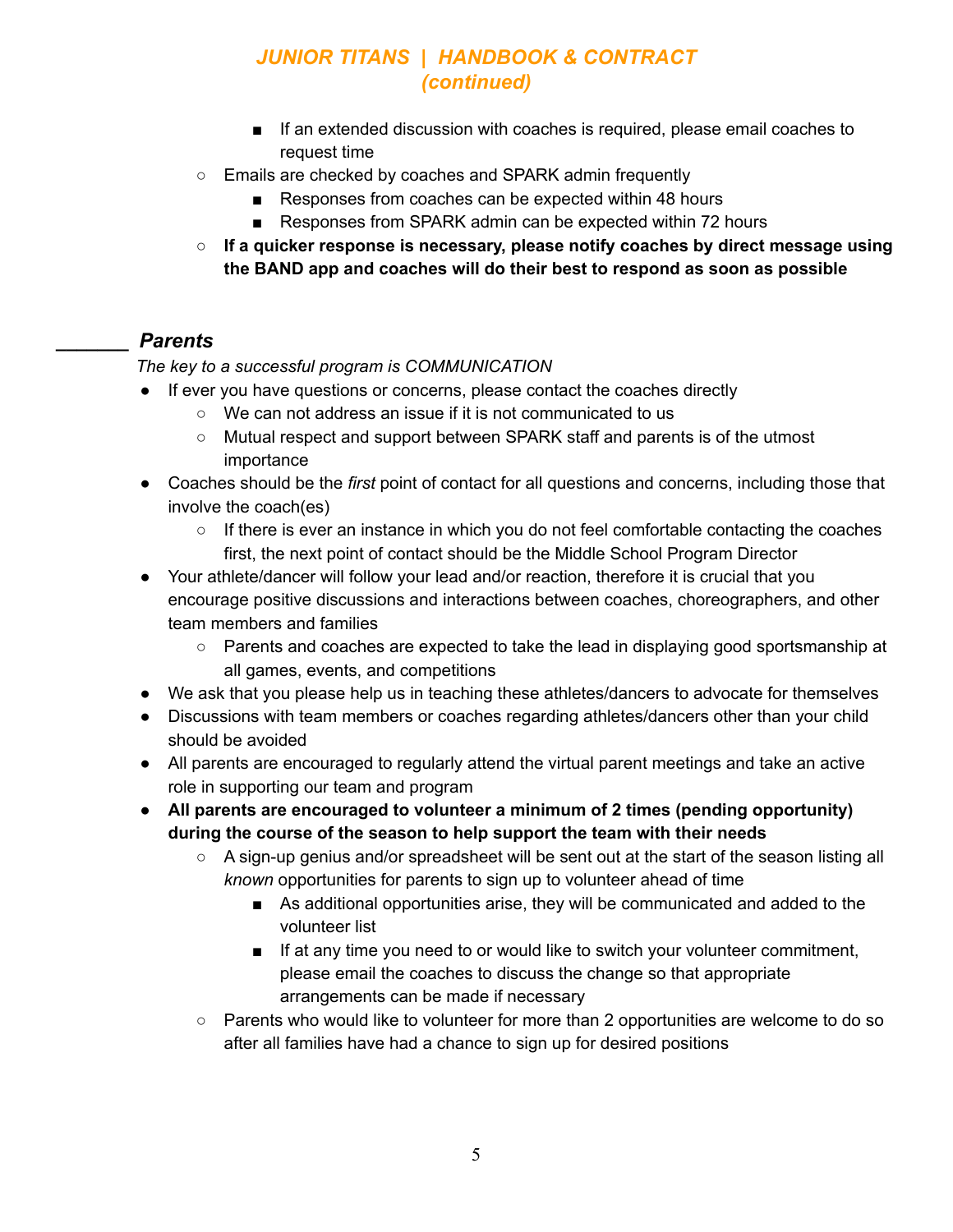#### **\_\_\_\_\_\_\_** *Discipline*

- In the event that disciplinary action is needed over the course of the season, the following protocols will be followed by coaches and/or SPARK staff/admin
	- First Strike A verbal warning will be given to the athlete and an email will be sent to parents/guardians alerting them of the warning that was given
	- Second Strike An in-person meeting will be scheduled with the athlete/dancer and a parent/guardian to discuss the athlete/dancer's actions and next steps
	- Third Strike The athlete/dancer will be suspended from one or more event(s)/performance(s)
	- FINAL Strike The athlete/dancer will be expelled from the team

### **\_\_\_\_\_\_\_ Financial**

*Please read and review the supplemental "Financial Agreement" document for a detailed breakdown of season expenses and payment expectations. The following is a general overview of the information that is detailed in the "Financial Agreement" document.*

- The total costs for the season are divided into 3 general categories; tuition, facilities fees, and out-of-pocket expenses
	- Tuition is calculated on a yearly basis and divided between 11 months
	- Facilities fees are the total costs for facilities for the team over the course of the season
		- Facilities fees are billed monthly in addition to tuition
	- Out-of-pocket expenses are items that will need to be purchased and in-hand by specific dates as outlined by your coaches over the course of the season
		- These items are required to be ordered/obtained by you in accordance with team requirements
- **Tuition and facilities fees are due by the 1st of each month**
- A \$400 deposit is due at the first parent meeting to reserve your dancer's spot in the program
	- This amount is non-refundable and goes toward your overall tuition total for the season
- Payments will be made using our GoMotion system
	- All payments are run on an auto-pay system and a valid card is required on file at all times
	- We do not mail invoices or statements all account information and charges can be accessed via your GoMotion profile
	- $\circ$  A \$25 late fee will be applied to your account if payment is not received within 7 days after the balance is due
- Billing for the season runs from April to February
	- This is done to reduce monthly tuition costs
- **You are financially responsible for all contracted months or until SPARK is notified in writing a minimum of 30 days in advance**
	- **○** If your dancer is expelled from the team, that will serve as your 30 day notice
- Accounts must be current with no outstanding balance for a student to continue classes

*For all financial questions, please email Antoinette Golesh directly at [SparkJrPrograms@gmail.com](mailto:SparkJrPrograms@gmail.com)*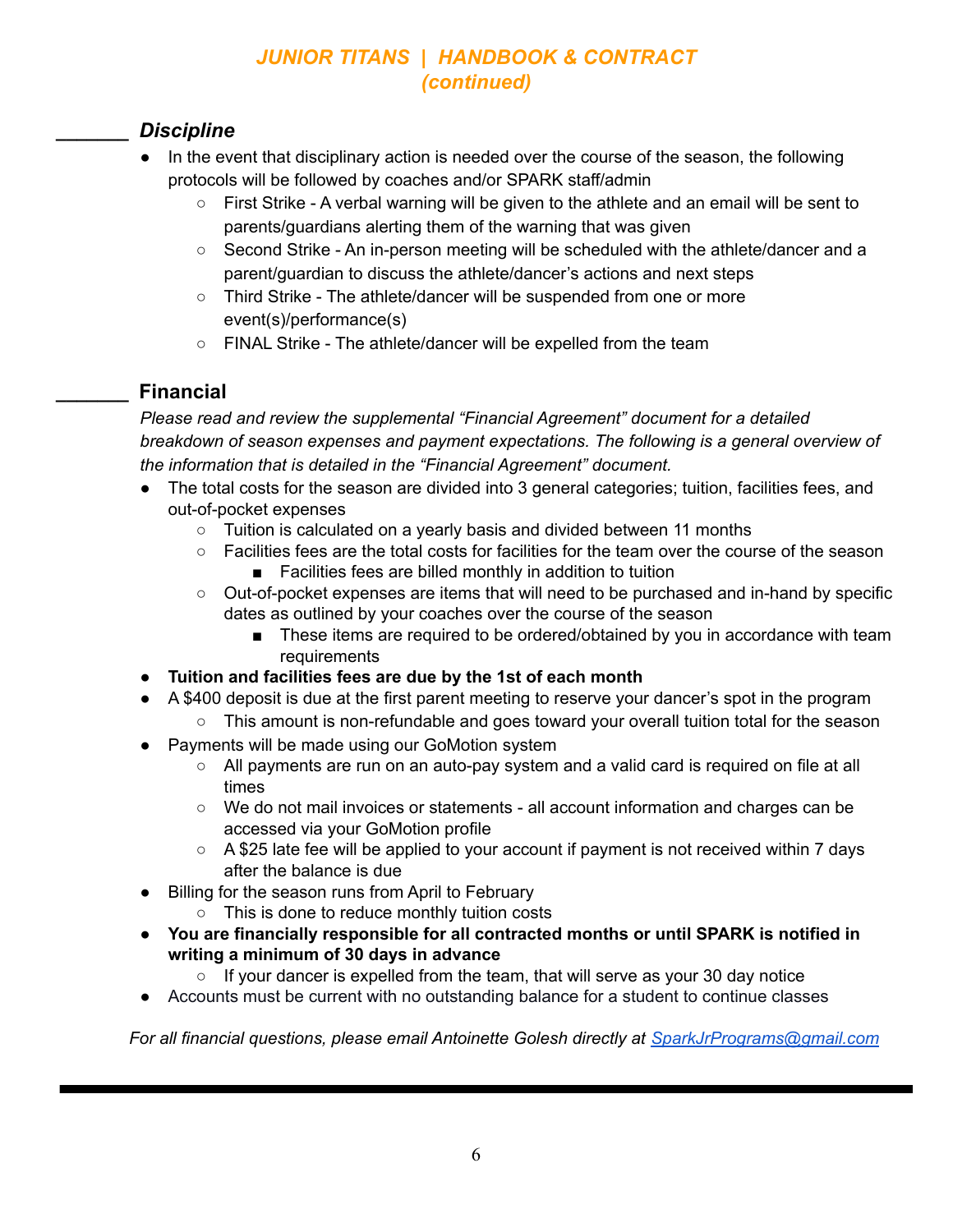## **ADDITIONAL ACKNOWLEDGEMENTS**

#### **COVID Acknowledgement**

*SPARK will continue to follow all CDC Guidelines regarding COVID. In addition, we continually monitor county,* school district, and specific school quidelines, and will continue to communicate and follow all appropriate rules and regulations as they are set. If at any time you have questions regarding current regulations for the team, *please reach out to your coaches or to Antoinette Golesh at SparkJrPrograms@gmail.com.*

### **Staff Training Acknowledgement**

All SPARK staff including coaches and instructors are thoroughly vetted prior to being hired. Once hired, all *coaches and instructors are required to complete SPARK's rigorous training program which is specifically* designed to provide our staff with the appropriate skills, knowledge, and tools that they will utilize as they step *into their specific roles. Additionally, SPARK's training program includes extensive lessons on injury prevention,* general safety, and technical accuracy to ensure all staff are capable of the job. Each of our coaches and *instructors are CPR/First Aid certified. In addition, we require our coaches to register and gain coaching eligibility through USASF which requires a background screening and SafeSport training each year. Similar to* a dance or gymnastics studio, our coaches and instructors are employees of SPARK and are expected to act within SPARK's employee code of conduct. If at any time you feel that a coach's behavior is inappropriate or *unacceptable, please reach out to Antoinette Golesh at [SparkJrPrograms@gmail.com](mailto:SparkJrPrograms@gmail.com).*

#### **PARENT & ATHLETE CONTRACT**

I/we have read, understand, and accept the SPARK Junior Titans team rules and policies as outlined above. I/we will assist in every way to see that these rules and policies are upheld. If I/we have any questions regarding the terms outlined above, I/we will contact the coach to discuss and receive clarity on the situation. I/we understand that failure to adhere to the rules and policies outlined above allows the coaches to enforce the consequences they determine appropriate.

#### By signing below, I/we acknowledge our commitment to the Junior Titans Poms Team and I/we are committed to **all practices and events for the 2022-2023 season.**

| Grade: _______________ |
|------------------------|
| Date: _______________  |
|                        |
| Date: <u>_________</u> |

**If at any time you have any questions or concerns, please feel free to contact the team coaches.**

**Coach Rose** SparkJrTitans@gmail.com